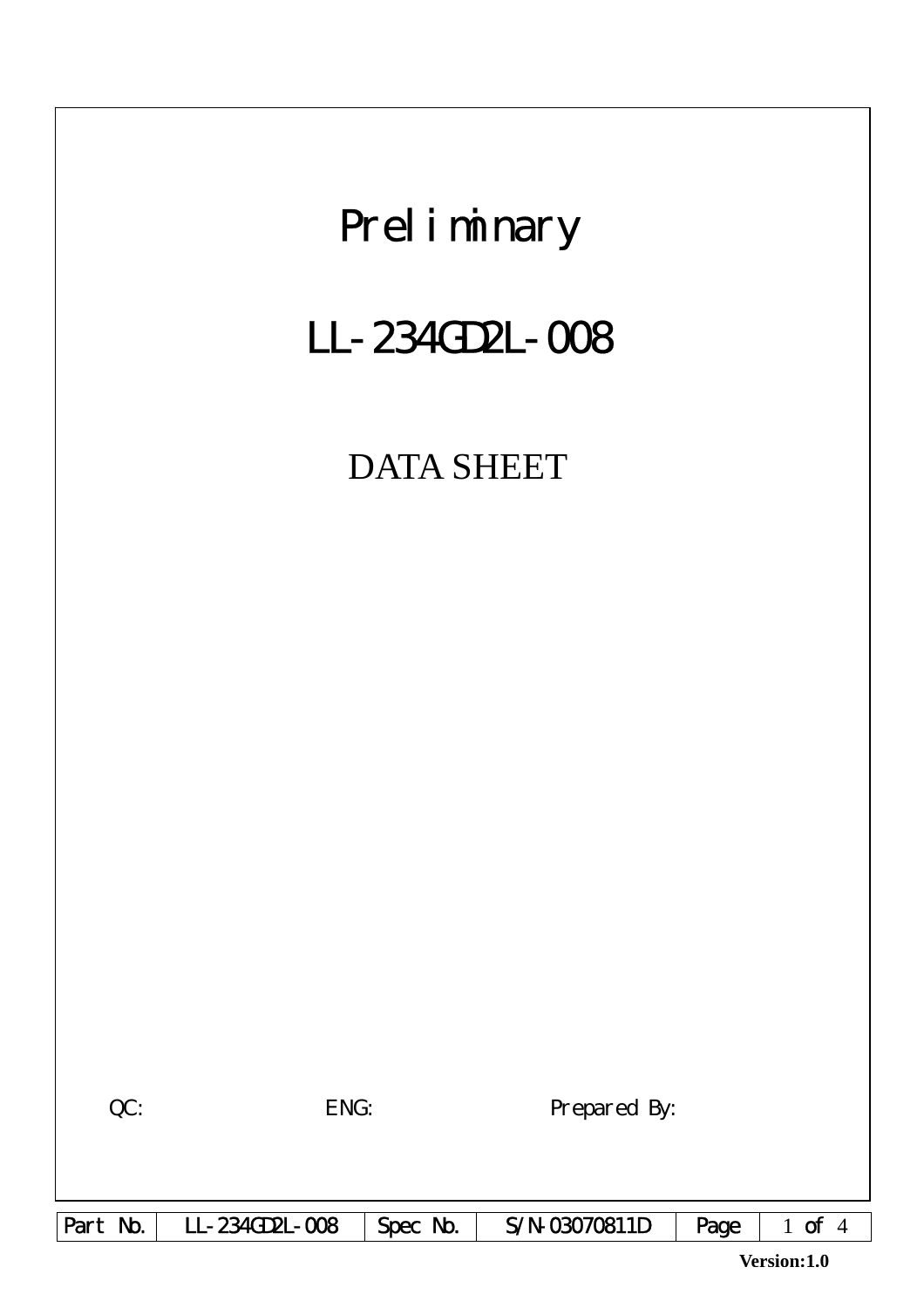## **Features:**

- ♦ 2x3mm rectangular package
- ♦ General purpose leads
- ♦ Reliable and rugged

# **Package Dimensions:**



| Part NO.       | Chip Material | Lens Color            | Source Color |  |
|----------------|---------------|-----------------------|--------------|--|
| LL-234GD2L-008 | GaP           | <b>Green Diffused</b> | Green        |  |

#### **Notes:**

- 1. All dimensions are in millimeters (inches).
- 2. Tolerance is ±0.25 mm (.010") unless otherwise noted.
- 3. Protruded resin under flange is 1.0mm(.04") max
- 4. Lead spacing is measured where the leads emerge from the package.
- **5.** Specifications are subject to change without notice.
- **6.** This data-sheet only valid for six months.

|  | Part No.   LL-234GD2L-008   Spec No.   S/N-03070811D   Page   2 of |  |  |  |  |
|--|--------------------------------------------------------------------|--|--|--|--|
|--|--------------------------------------------------------------------|--|--|--|--|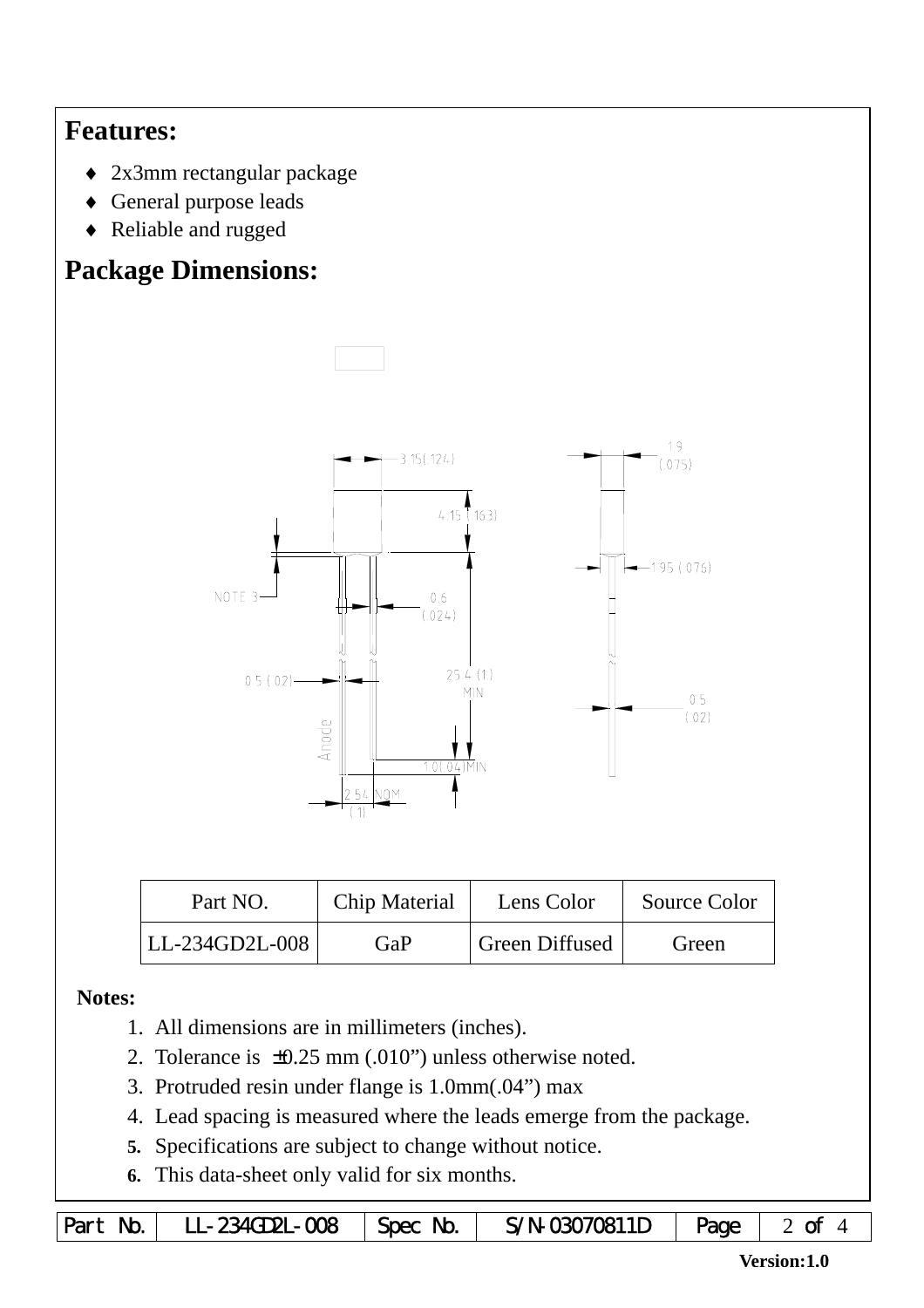| <b>Absolute Maximum Ratings at Ta=25</b> |  |
|------------------------------------------|--|
|                                          |  |

| Parameter                                                    | MAX.                  | Uni t      |  |
|--------------------------------------------------------------|-----------------------|------------|--|
| Pover Dissipation                                            | 100                   | mW         |  |
| Peak Forward Current<br>(1/10 Duty Cycle, 0.1ms Pulse Width) | 100                   | mA         |  |
| Continuous Forward Current                                   | 50                    | mA         |  |
| Derating Linear From 50                                      | Q.4                   | $m\lambda$ |  |
| Reverse Vol tage                                             | 5<br>V                |            |  |
| Operating Temperature Range                                  | to $+80$<br>- 40      |            |  |
| Storage Temperature Range                                    | $-40$ to $+80$        |            |  |
| Lead Sol dering Temperature<br>4nm(. 157") From Body         | for 5 Seconds<br>260. |            |  |

#### **Electrical Optical Characteristics at Ta=25**℃

| Parameter                | Symbol               | Mn.            | Typ.            | Max. | Uni t | Test Condition         |
|--------------------------|----------------------|----------------|-----------------|------|-------|------------------------|
| Luminous Intensity       | $\mathsf{I}$ v       | $\overline{4}$ | 8               | 18   | mcd   | $l_f = 20$ mA (Note 1) |
| Vi ewing Angl e          | $\mathcal{P}$<br>1/2 | 120            | 130             | 140  | Deg   | (Note 2)               |
| Peak Emission Wavelength | p                    | 563            | 568             | 573  | nm    | $I_f = 20$ mA          |
| Dominant Wavelength      | $\mathbf d$          | 565            | 570             | 575  | nm    | $l_f = 20$ mA (Note 3) |
| Spectral Line Half-Width |                      | 25             | 30 <sup>°</sup> | 35   | nm    | $I_f = 20$ mA          |
| Forward Voltage          | $V_f$                | 1.7            | 2.2             | 26   | V     | $I_f = 20$ mA          |
| Reverse Current          | $\mathsf{R}$         |                |                 | 100  | μA    | $V_R = 5V$             |

#### Notes:

- 1.Luminous intensity is measured with a light sensor and filter combination that approximates the CIE eye-response curve.
- $2 1/2$  is the off-axis angle at which the luminous intensity is half the axial luminous i ntensity.
- 3. The dominant wavelength ( d) is derived from the CIE chromaticity diagram and represents the single wavelength which defines the color of the device.

### Typical Electrical / Optical Characteristics Curves

| Part No.   LL-234GD2L-008   Spec No. | $S/N-$ 03070811D   Page   3 of |  |
|--------------------------------------|--------------------------------|--|